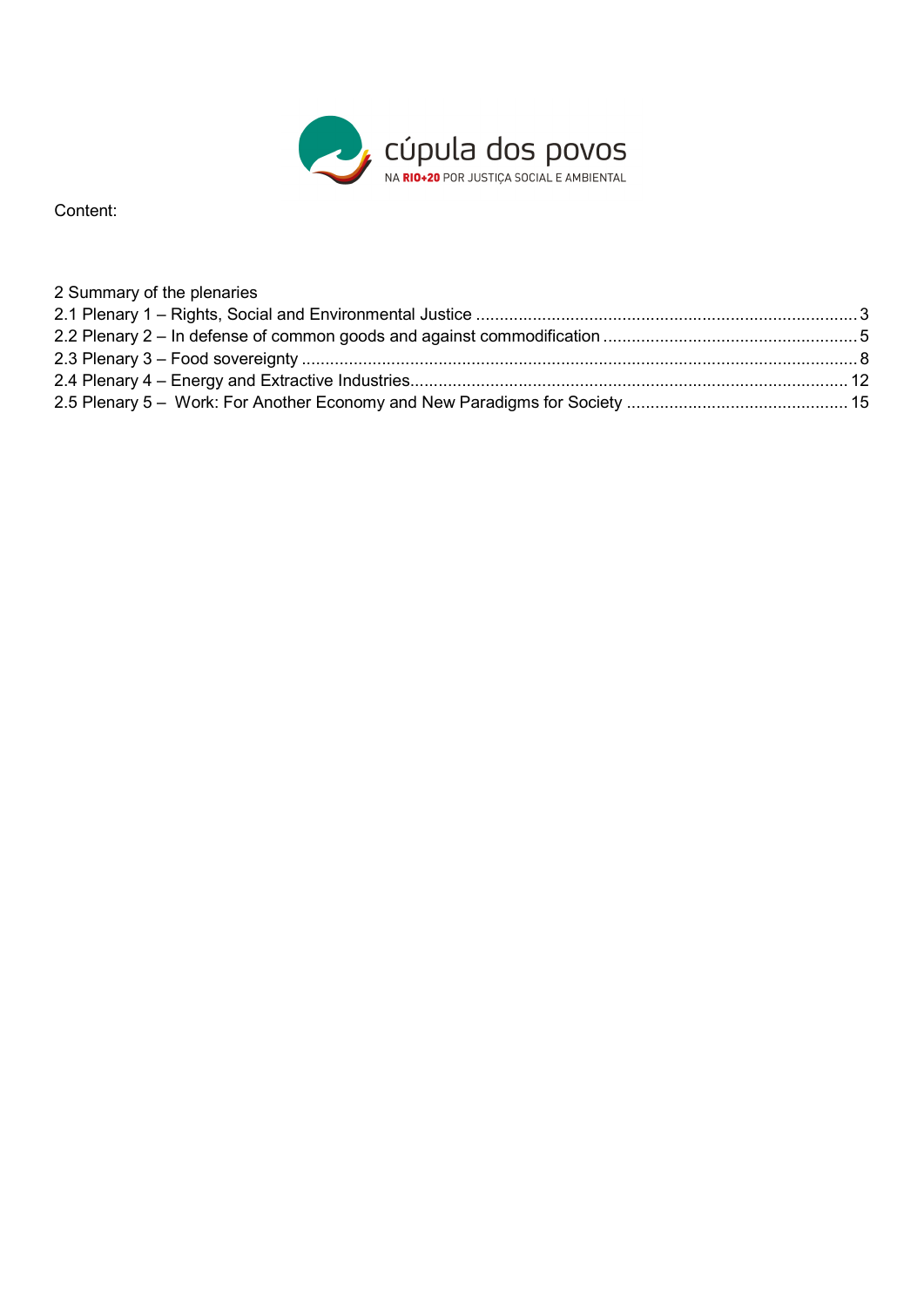# **2.1 Plenary 1 – Rights, Social and Environmental Justice**

Rio de Janeiro, 17 and 18 June, People's Summit

# **Structural Causes**

We resolve that the structural causes of social and environmental injustice as identified in Plenary 1 are:

1. Capitalist system

2. Placing human beings as the center of everything and not seeing human beings as a part of biodiversity

3. In the 19th Century there was a fundamental shift in the way that the people's of the world related to the economy that became more about the service of human necessities and that turns into the source of financial accumulation

4. Commodification of nature, of water, and the air, and food (mercantilization)

5. Patriarchal social organization

6. Racism

7. Exploitation of countries in the global south by the countries of the global north

8. Exclusion of traditional practices and traditional knowledge about the use of land and imposition of methods of commercial exploitation instead

9. The neoliberal model and the culture of consumption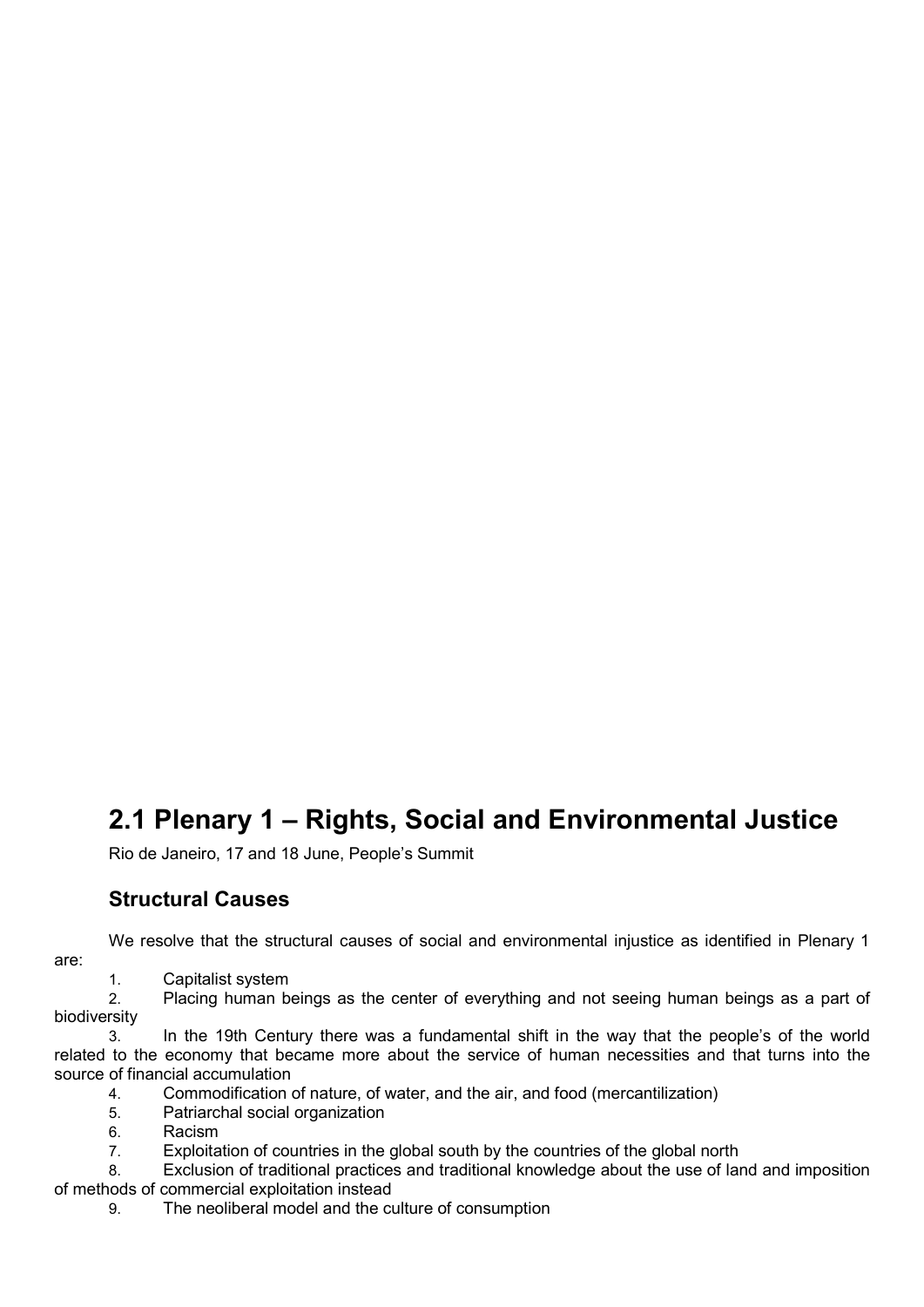10. Investments from national banks in development strategies with a base in the capitalist model for using the Earth

11. Unequal distribution of land and accumulation of power in the hands of a few

12. Privatization of public space

# **Solutions**

This list of solutions or demands has been compiled through the testimonies of people from communities on the frontlines of global development and destruction. Solutions listed here were mentioned in multiple testimonies and demonstrated global applicability.

These solutions in Session 2 were generated after a discussion of root causes identified in Session 1.

1. Recognize the right to accessibility and to equal opportunities which favor social cohesion and promote gender equality, and which respect all people regardless of ethnic origin, age, abilities, sexual orientation and/or religion.

2. Cooperative economies.

3. Democratic and egalitarian distribution and management of resources (financial, cultural, political, natural, land, social).

4. Democratic management of communities. Communities in which inhabitants participate in all decision-making at all level: the formulation and implementation of public policy, planning and public budgeting, and control over urban processes. This is in relation to strengthened institutional spaces where decisionmaking occurs--not only in public consultations--with possibilities for participation in managing, monitoring, and evaluating public policies.

5. The sustainable and responsible management of common and natural resources by the community.

6. Guarantee of all basic services and make them very low cost or free. These services include health care, education- democratization of knowledge and ending illiteracy, housing - sustainable.

7. Investment in sustainable infrastructure.

8. Mobility of all inhabitants, with clean and sustainable technology.

9. Cultural sovereignty and personal sovereignty in the context of solidarity and interconnectedness.

10. End the Global North's militarization of the Global South, and governments across the world militarization against their own peoples, through removal of military bases and military presence in communities.

11. Control of the land for the common good by the people who live and work the land. Property should have a social purpose. Agrarian reform

12. An international communication network to spread information about the struggle for natural resources.

# **Action Agenda**

Suggestions from participants of Plenary 1.

- 1. Anti-militarization campaign
- 2. Bahia, Brazil anti-Navy base campaign
- 3. Honduran request for solidarity
- 4. Forest bill veto in Brazil
- 5. Gender equity campaign within our organizations
- 6. June 28th would be the international day for right to water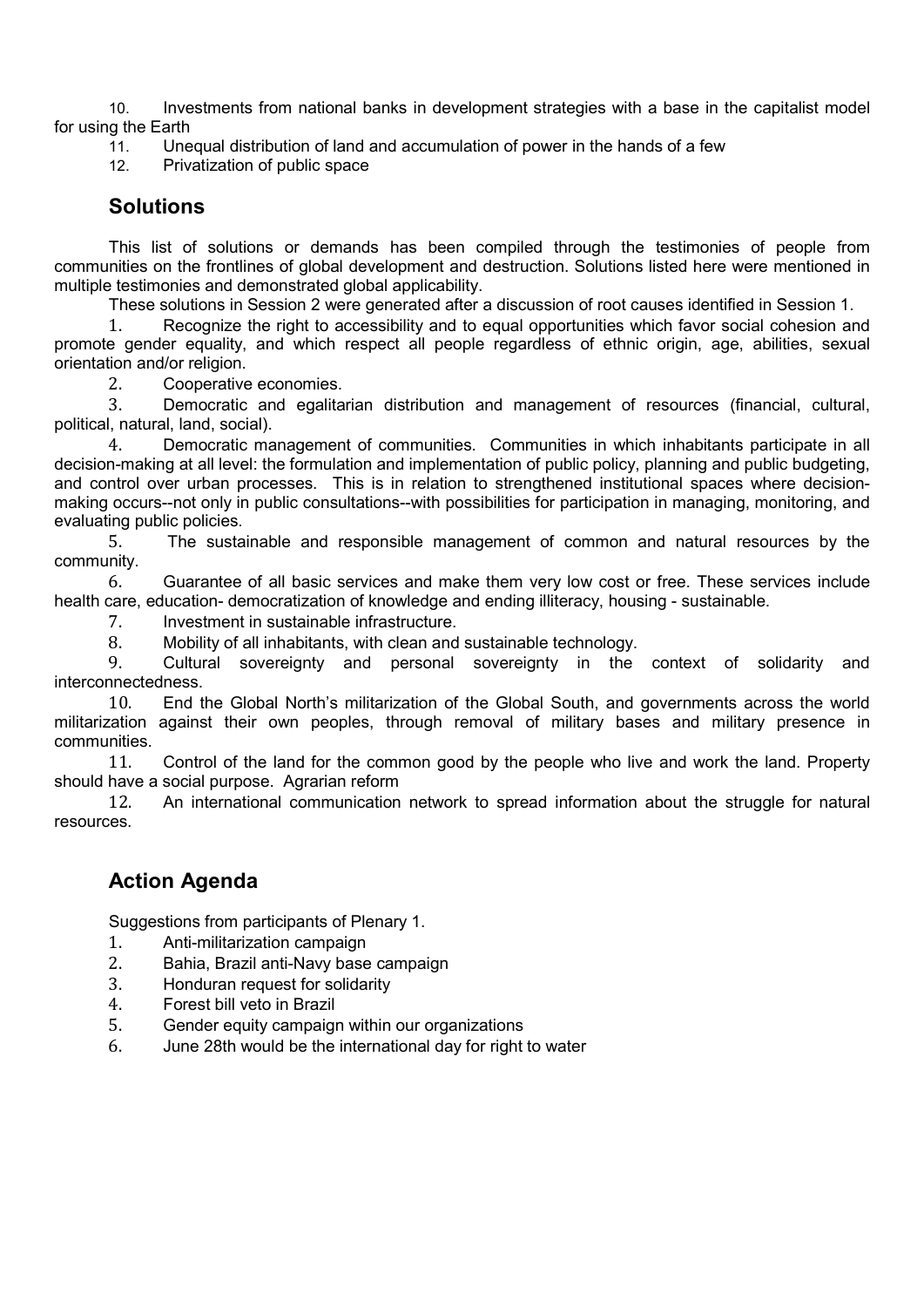# **2.2 Plenary 2 – In defense of common goods and against commodification**

People's Summit, June 17-18, 2012

"To use indigenous lands for the purchase of carbon is to enslave us within our own territories"

"Green economy means control over territory and common resources"

"A woman without land is a woman without identity"

## **Structural causes**

Among the structural causes that provoked the current unprecedented environmental and social crisis – which is a multidimensional and civilizational crisis – is the current agri-urban-industrial model of production and consumption based on the burning of fossil fuels and on the centralization of power in the hands of few, as well as a patriarchal and racist system that creates all kinds of inequalities.

Through violence and the systematic violation of human rights, States and capital have appropriated and commodified common goods. Racism, sexism, homophobia and religious intolerance, as well as other forms of oppression and discrimination, have served to strengthen their power. States have provoked microwars between social classes that arise from artificial divisions between gender, religion, and origin, and from the prohibition of the creation of a front to combat the structural causes of inequality.

With the proposal of a Green Economy, they intend to further intensify this process. This is made possible by unequal power relations established by capitalism, in which the dominant economic and political powers have taken control of natural resources, territories, populations, and their knowledge. Public money has systematically financed the destruction and helped break the people's power to self-organize and democratically manage resources, as well as care for nature and territory. As examples, we cite the megaevents that expel people from their lands and houses, in the countryside as well as in the city.

The international division of labor, economic globalization and the extraction of resources for the global market are the causes of impoverishment in Southern Hemisphere countries, and of asymmetry of power.

Neoliberal globalization, imposed by the IMF, World Bank, WTO, and governments sold to financial capital, opened the doors for the savage exploitation of the world by the major economic and financial powers. Transnational corporations working in oil, mining, pharmaceuticals, and agribusiness continue to commit economic and environmental crimes with total impunity.

Another key process in understanding the entry of capital in each of the spheres of our lives and nature is the financialization of the economy and of common goods. We live in a time of financial capitalism, when commodification means speculation with money, stocks, risks and financial products associated with the most profitable things in the world. Thus, aspects of daily life are being dominated by financial markets. The privatization of public services such as water, health, and education has had a fundamental role in creating new markets for the speculation and commodification of common goods.

The creation of public and private debt is at the center of the capitalist system, and foreign debt is a form of the imposition of economic policies. Hunger is a form of the imposition of injustice, just as the payment of illegitimate debts causes a decrease in public spending to guarantee universal human rights such as education and health.

Northern countries owe an ecological, social, historic, criminal, and unpayable debt to the South. It began with colonialism, slavery, and the plunder of natural resources, indigenous peoples and blacks, as well as with the destruction of our culture and territory.

The green economy is yet another way to dispossess people of land and territory, and it is not a solution to environmental crises. It aggravates gender, racial, and ethnic inequalities, as well as environmental injustice. Large infrastructure projects such as dams and energy grids, along with the current model of production and consumption, are incompatible with true care for life. When in the hands of large companies, some renewable energy, such as wind, has caused environmental injustices and expelled people from their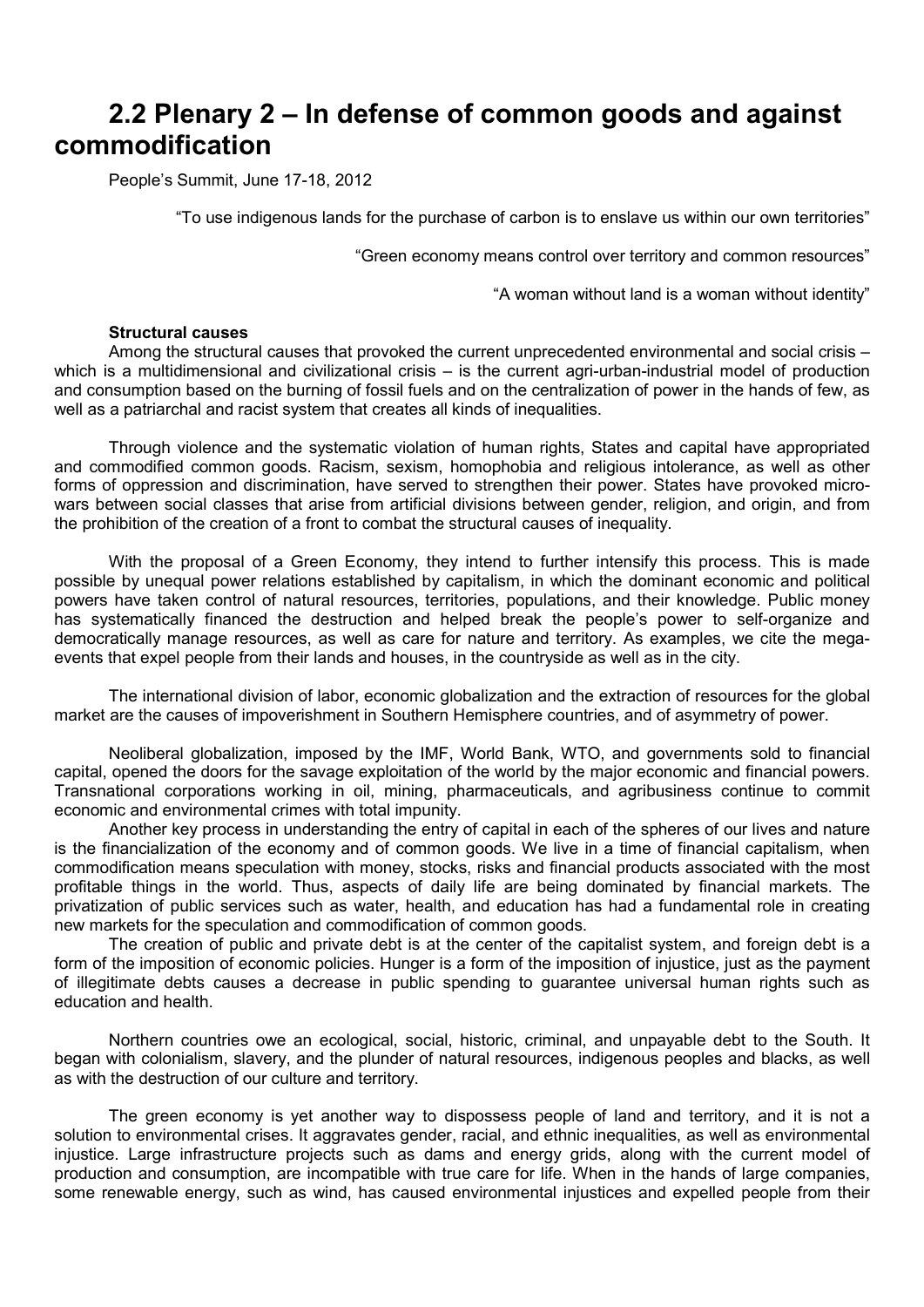territories. Furthermore, any energy model that promotes the biomass-based green economy repeats the errors of the energy model based on the exploitation and use of fossil fuels.

Other major factors in this process include the easing or substitution of national environmental legislation, market mechanisms, monoculture plantations, large-scale farms and agribusiness. Just like the carbon market mechanism, REDD and other instruments give polluters the right to pollute, and have perpetuated the fossil fuel-based model, created new financial markets, plundered territories and worsened socioenvironmental crises.

One of the instruments for strengthening the capitalist system has already been set in motion in International Commercial Law, in WTO agreements, and in free-market bilateral treaties: all of which comprise international investment agreements. They pose a threat to economic, social, cultural, and environmental rights, as well as to democracy and the people's sovereignty. These agreements weaken governments' ability to curb financial speculation and regulate in favor of public interests, decent labor, human rights, access to health and sustainability. They grant extraordinary rights to transnational corporations without demands or requirements.

We must launch a major offensive to demystify the technology and patents that have enabled power structures to rob and commodify the commons. Technology is presented to us as the solution to all crises that are not resolved through law, force, or markets. Technology is not neutral, however, and its dependence on control could have catastrophic impacts on humanity and on the planet. To use the example of geoengineering, some propose the manipulation of the Earth's climate as a false solution to climate change.

In conclusion, the colonization of our communication and culture, which also constitute common goods, by a single doctrine hegemonized by economic, political, and religious powers, imposes through the media a culture that criminalizes and marginalizes social movements, and encourages consumption, violence, and the commodification of women, promoting racism and religious intolerance.

> "Our rivers are our nourishment, our green is our life. To kill the green is to kill our ancestry. Our ancestry drinks this ecology, these ecosystems."

"The economy of common goods is our notion of economy, and part of the pursuit of a better society. The solution is here."

#### **Real solutions and new paradigms**

The defense of common goods is backed by a series of socioenvironmental rights, and involves the strengthening of environmental justice and education, solidarity between peoples, respect for the worldview of different populations, and protection of Living Well (Buen Vivir) as a way of living in harmony with nature.

During the plenary, various rights and solutions were presented, and these must be ensured and promoted as a way to defend common goods and combat the commodification and financialization of life and nature. The first major bloc is the right to land and territory, expressed through various struggles in defense of land use and land tenure with the active participation of the peoples, with Social Cartography serving as an important tool for communities to control their territory; for agrarian reform, the promotion of food sovereignty and agroecology; for the creation of public policies that strengthen sustainable social technology systems constructed by communities; for the protection of traditional knowledge and the fight against biopiracy; for the protection of artisanal fisheries; for the defense of forests and biodiversity; for the promotion of local struggles against megaprojects, especially against large dams and extractive industries; against the exploitation of tar sands and for the guarantee of the integrity of high-priority natural areas around the world as a way to defend the rights of nature; the obligatory existence of transparent consultations prior to launching a project, with mechanisms for the direct participation of communities in urban and rural areas, thus guaranteeing public participation and judgement, including the right to say no to a proposed project; and for the extension of the ILO Convention 169 to other traditional peoples.

Another bloc of rights concerns the right to the city as a form of accessing common goods there, such as public spaces and culture. The democratic management of public spaces with broad popular participation and the declaration of cities as free spaces and territories must operate in opposition to the commodification of these spaces. The struggle for the right to the city must also include opposition to the militarization process that has taken place, the right to decent housing and the occupation of empty homes resulting from speculation, as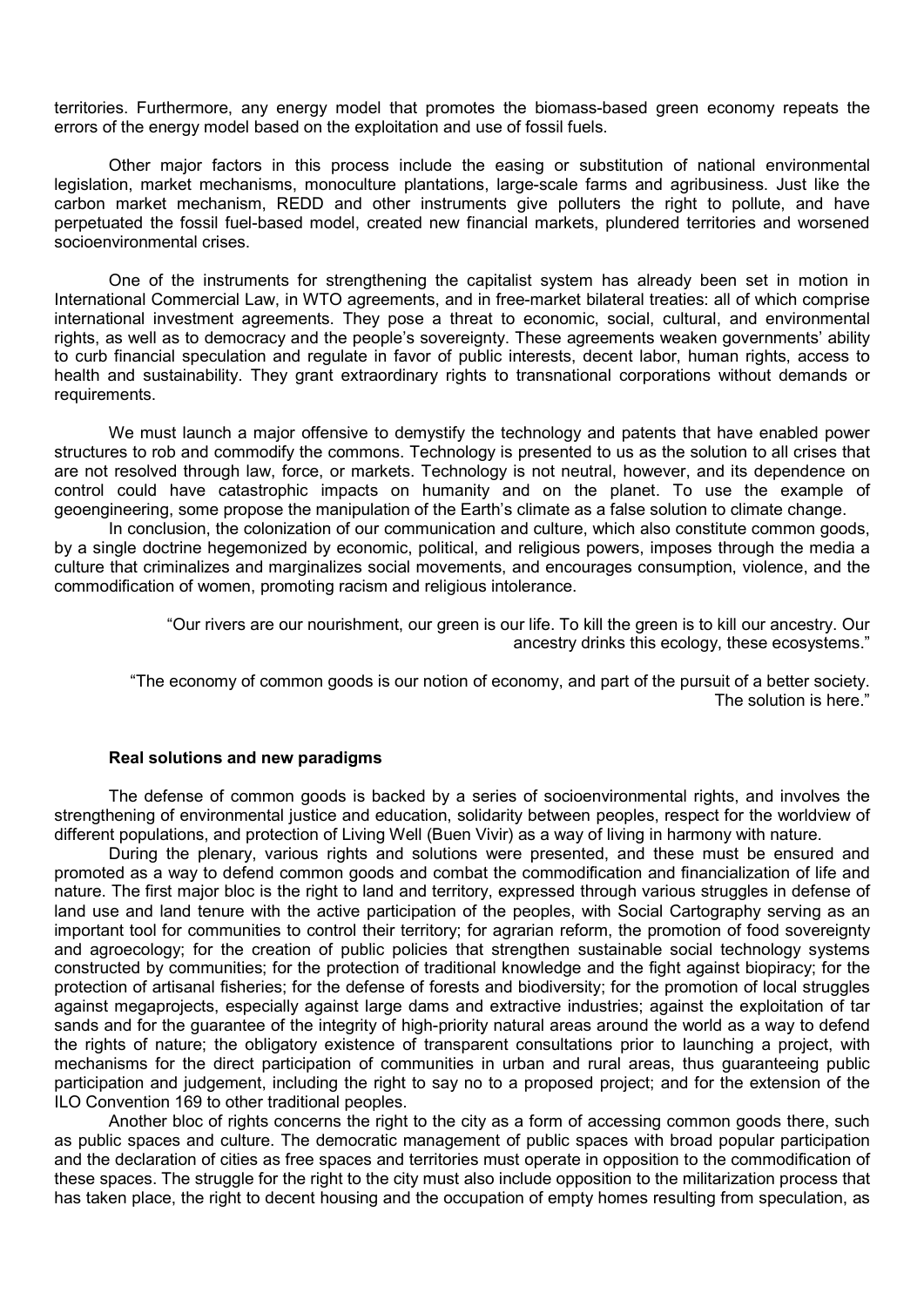well as the development and strengthening of initiatives that seek a transition to a new city model that includes, among other things, responsible consumption that promotes a feminist solidarity economy, urban gardens, urban agroecology, bioconstruction and permaculture.

The right to water, whether in the countryside or in the city, is fundamental and must be ensured through public and community management of water resources. Just like the right to health as a free public service and the right to education through strong public schools, water should be of sufficient quality and quantity to meet the demands of the population, and should not be privatized.

The right to culture, communication, and freedom of expression must be based on the redefinition of the role of culture through democratization and respect for cultural diversity. Through this process, the lifestyles of traditional communities will be valued and made more visible, and self-determination and rights to memory and identity will be secured. The non-criminalization of social movements and populations is an important dimension which must be ensured. In this sense, our solutions represent the defense of the right to communication that must be associated with all societal struggles, as well as the strengthening of communication networks between organizations, social movements, and peoples, and the expanded use of tools such as community radio stations.

The right to not fall into debt, by not acquiring new debts, or through the extension of control of public and private banks, and through comprehensive audits of the debts of all countries, with broad participation, public decision, and observance of the principles of fiscal justice. Demanding more efficiency and transparency in the use of public banks' financial resources is fundamental, as is reversing the perspective of financing, and eliminating the use of public resources for large projects that cause more environmental injustices. This right also involves reparation, which, by forcing Northern countries to pay for the use of natural resources historically exploited in the South, plays a central role in the diminution of Northern economies. Finally, our solutions involve the abolition of all mechanisms of financialization of common goods, and regulation of the current international financial system that promotes the creation of an alternative financial system based on ecological economy and the redistribution of wealth.

We also demand ratification of the Supplementary Protocol of Nagoya-Kuala Lumpur on Liability and Redress, adopted by parts of the Cartagena Protocol on Biosafety at the last COP of the Convention on Biological Diversity, as well as regulation of the Supplementary Protocol in national legislation.

Many solutions have been developed. In order to expand and strengthen them, it is essential to have public structural policies and funds to support socioenvironmental projects in local communities, as well as management and public funding with transparency and social control of social policies, coupled with the reversal of privatization processes.

To this end, we must seek a new relationship between urban and rural movements, increasing solidarity between them, since the system uses similar mechanisms to dispossess people of their lands and territories. Therefore, collective resistance processes are part of our solutions.

Finally, we need to maintain and expand the defense of common goods, which is now being done by native populations who call them "the sacred," and devise a global agreement between countries and populations that can defend common goods as something that cannot be marketed. Imagining an Economy of the Commons built through local experiences from the bottom up is vital for people to assert their voice in decision-making about their future and economy.

"We will ensure our rights to come and go, talk, pray and love"

## **Our agenda**

On June 17 and 18, we met in the 2nd Plenary in defense of common goods and against commodification. We were motivated to think about and discuss the structural causes of commodification and financialization of the commons, and to share our solutions. We were challenged to reflect on a common agenda that would express solidarity among the peoples through unity in diversity, and combine resistance struggles with proposed alternatives.

Thus, our agenda consists of:

1. Prevent the commodification and financialization of common goods and recover the rights to their use.

2. Fight legislative proposals and policies that foster the financialization of common goods.

3. Change the development paradigm and the current model of production, distribution and consumption.

4. Strengthen existing alternatives and solutions and identify the tools needed for a paradigm change.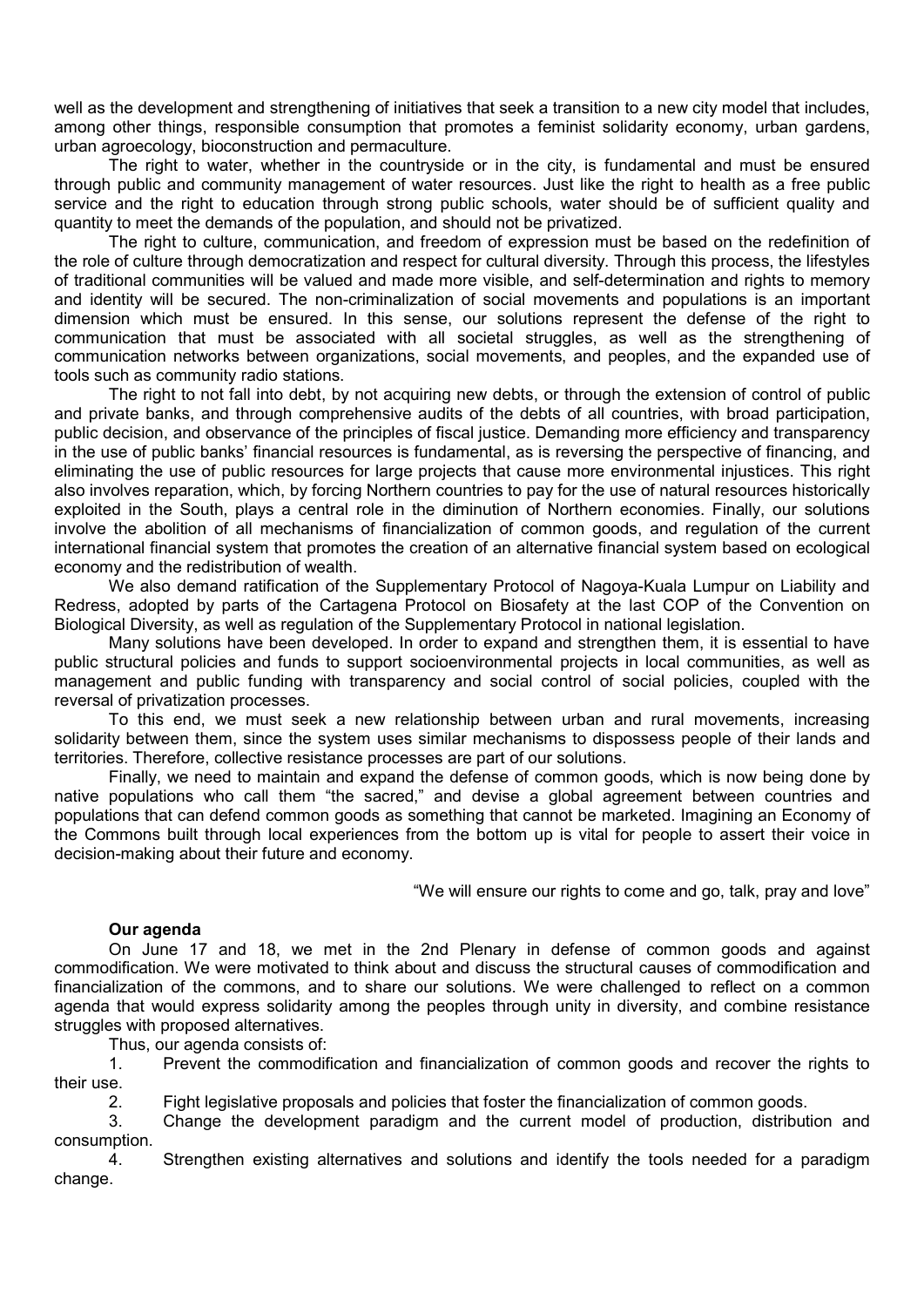5. Expand the fight for human rights, for the promotion of a culture of peace, for gender equality, for appreciation of traditional and local knowledge, and against racism.

6. Strengthen the fight for true agrarian reform with social, economic and environmental justice; and for food sovereignty.

7. Strengthen the fight for the right to the city.

8. Work so that communication and culture are recognized as common goods.

9. Defend the right to freedom of expression and communication, and demand reforms in the press.

10. Permanently mobilize against the criminalization of social movements and of local and traditional communities.

11. Fight for comprehensive audits and for reparations arising from historic, social, ecological, climatic, and financial debts.

12. Strengthen governmental agencies that protect the environment and demand more efficiency and transparency.

13. Create our own methodologies for assessing environmental, social, economic and cultural impacts.

14. Reaffirm and extend the reach of tribunals as a way to challenge and combat the operations of transnational corporations, free-trade agreements, socioenvironmental crimes, etc.

15. Return the lands that were unjustly appropriated by corporations to peasant communities and indigenous and traditional populations.

16. Prohibit geoengineering and fight against biopiracy.

17. Demand an end to the corporate takeover of the UN.

18. Defend in international and national policies and legislation the definition of native forests as based on the integrity and diversity present in those spaces. Monoculture is not a forest!!!

19. Enhance the large spaces that make meetings like the People's Summit possible.<br>20. Resume campaigns against the World Bank, multilateral financial institutions and

Resume campaigns against the World Bank, multilateral financial institutions and transnational corporations.

21. Integrate urban and rural agendas and strengthen ties of solidarity between struggles in the city and countryside.

22. Support, promote and participate in the campaign against the privatization of health and of water and sanitation services.

23. Support, promote and participate in the 6th Pan-Amazon Social Forum in November 2012

24. Bring the findings and agenda of the People's Summit to the Global Social Forum in Tunisia in 2013.

25. Finally, that we do not wait until Rio+30 or +40 to carry out another moment as important as that which we are living now at this People's Summit, with discussions in the Plenaries and Assemblies, all strengthening our common struggle.

# **2.3 Plenary 3 – Food sovereignty**

Rio de Janeiro, 17 e 18 de Junho, People's Summit

### **Structural Causes**

"This is the worst moment in history for the future of agriculture, 'capesinos' and nature." "Amid several global crises, we are living the financial stage of capitalism: the alliance between corporations and the speculative markets."

"The companies in the agribusiness and the global food system are the main causes of environmental and social crises and increase hunger in the world"

"Food sovereignty is only possible with ownership over the land and sovereignty over seeds"

The following structural causes are a consequence of the inherent contradictions of the capitalist system:

1. The globalized food system is controlled by a small number of multinational corporations and food processing is also under the control of large corporations. These companies are not subject to a regulation that ensures accountability for the impacts and damage;

2. The alliance of agribusiness, food processing industries and large retail chains generates the concentration of agricultural chain from production to the supply and consumption;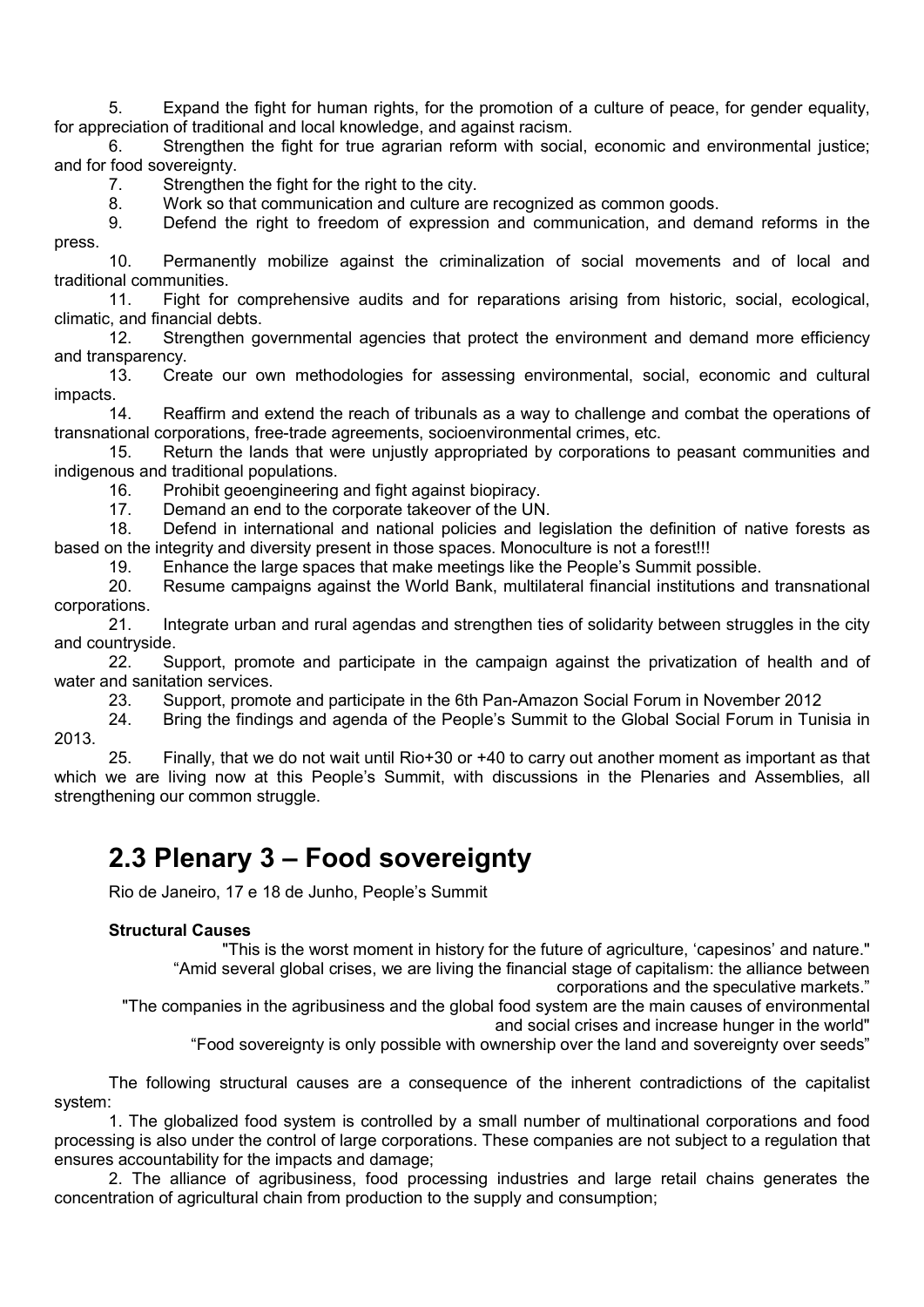3. The commodification/merchanilization of nature and all life forms transformed the commons into merchandise, allowing ownership and preventing the free movement of knowledge and seeds. Intellectual property and patents on life are the apex of the commodification/merchanilization of nature;

4. Currently there is an expansion of monocultures with high concentration of land and destruction of biodiversity taking place;

5. This model produces contamination of the environment and affects the health of workers by the use of pesticides and agrochemicals;

6. Ownership and land grabbing are total: land, territories, waters (rivers and sea), seeds, territory, biodiversity (genetic resources), culture and knowledge;

7. There is strong speculation in coastal areas affecting fishing communities;

8. There is a strong injection of public funds in agribusiness through procurement and/or in the form of direct and indirect subsidies by governments;

9. Agribusiness has a negative energy balance because of its low energy efficiency;

10. Agribusiness, because of its high consumption of fossil fuels, oil derivates and deforestation is responsible and one of the major contributors for the climate crisis;

11. The global food chain including production, transport and storage is responsible for at least 50% of emissions of greenhouse gases;

12. Governments do not support the family based agriculture, indigenous and peasant forms of agriculture;

13. The inequality in its various forms such as class, race and gender are the basis of oppression and exploitation in this capitalist, patriarchal and racist system;

14. The lack of opportunities and an education focused on only the urban world causes exodus of youth in the field and, consequently, the exclusion of youth in rural and urban areas;

15. There is a deep sexual division of labor that favors men and makes women's work invisible;

16. There is also a serious violence against women that is expressed in various forms such as domestic violence, prostitution, sexual violence, trafficking of women, etc.;

17. Women suffer the impacts of agribusiness, for example, the loss of land, the rural exodus, the impact of pesticides on health, etc.;

18. The agribusiness promotes the use of child labor and youth, work in degrading conditions, rural exodus, and consequently, the slums and overcrowded cities (without sanitation, education, health, work, etc.).

19. Rural violence against the peasants, small farmers, traditional peoples, indigenous, Quilombolas, etc. is part of the model of concentration of land;

20. This model causes the precariousness of work in the field by breaking with traditional forms of production (for example the case of coconut breakers being forced to act as grooming);

21. The inefficiency of agribusiness and industrial food chain generates about 30% loss of food production;

22. The production of agribusiness is dependent on GM crops, pesticides and chemical fertilizers. These produce risks and negative impacts on the environment, affect the health of consumers, threaten agrobiodiversity and contaminate soil, water, food, workers and causing cancer, depression, male and female infertility, among others;

23. The offensive of neoliberalism works by decreasing the role of the state and the dismantling of rights. The states are working for the interests of corporations and not the interests of the people. Legislation is being changed to favor large corporations;

24. The global elite are the biggest consumers of goods and natural resources and the largest producers of waste, emissions and environmental liabilities;

25. The purchase and sale of food as commodities on exchanges enables financial speculation raises with its prices increasing volatility. And its inclusion in the futures market generates inflation. Prices only benefit intermediaries and not producers;

26. The appropriation and use of our rivers, lakes, aquifers and oceans for activities such as irrigation for agribusiness, the damming and transpositions generates conflicts over access to water;

27. Large engineering projects such as large dams, oil platforms, roads, hotels, etc. affect the people and activities related to water as riverin people, fisheries, etc.;

28. Behavior based on values like individualism, consumerism and capital accumulation generates alienation of people in cities who do not realize the connection of its consumption with the rural areas and he environment;

29. The industrial model of production abuses and mistreats animals, endangering the environment, human and animal health;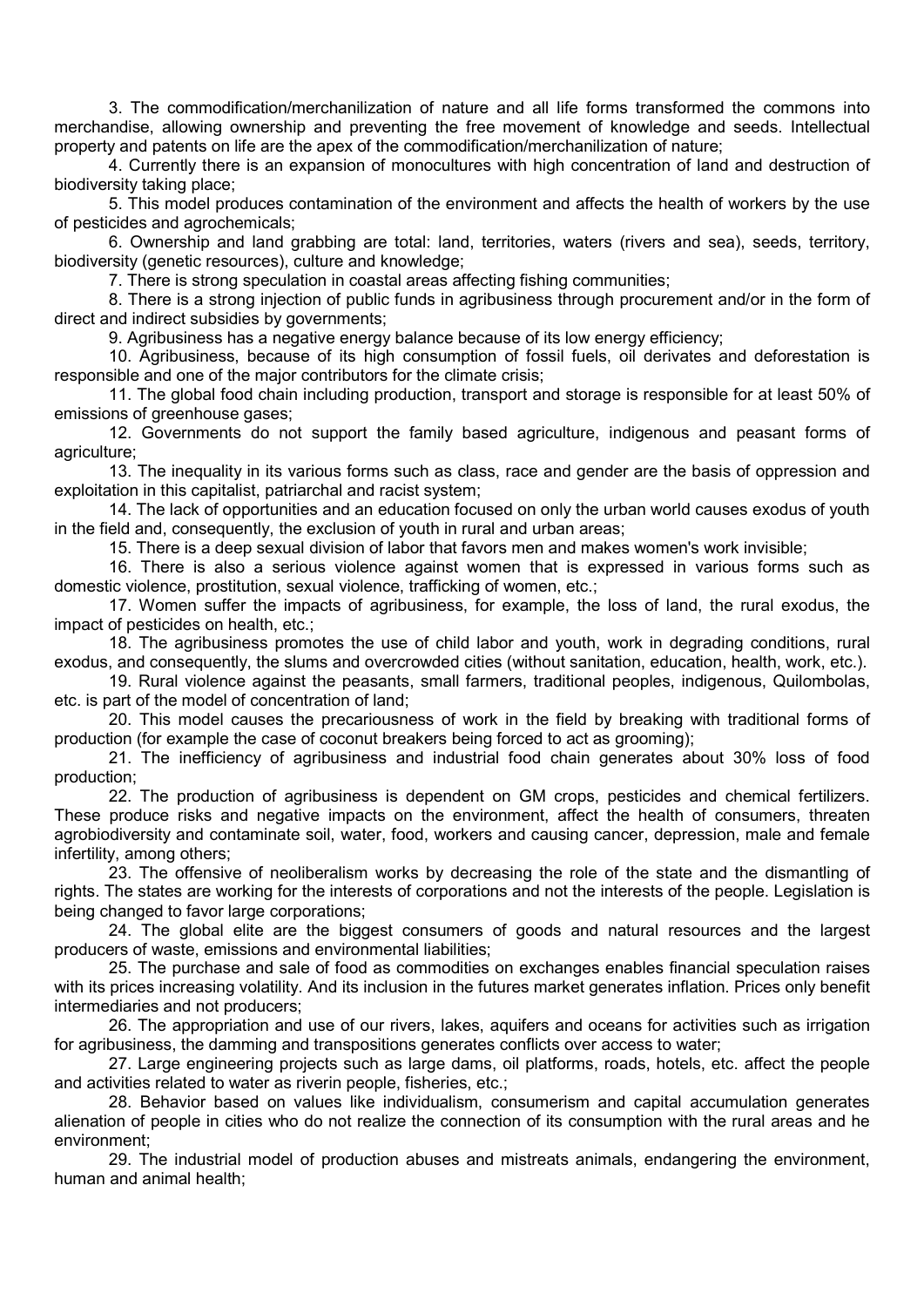# **False Solutions**

"Today they want to impose capitalism logic through green economy. Their aim is to impose upon us a new phase of capitalism, a new phase of appropriation and grabbing. "

"We condemn the use of false technological solutions to problems that have fundamentally a social origin."

"Putting prices on the goods of nature won't preserve them, but instead will facilitate their appropriation and grabbing by multinational corporations"

Governments and large corporations are trying to impose false solutions with the promise to feed all of Humanity, but these solutions will in fact maintain and deepen corporate control and the current crisis. The plenary identified the following as some of the most threatening:

1. The green economy and the various forms of green capitalism;

2. REDD, carbon credits and payment for environmental services;

3. Create policies for Food Security and not Food Sovereignty;

4. Transgenic as a solution for feeding and climate change;

5. The Terminator seeds;

6. Pesticides and fertilizers to increase production of food;

7. Forest plantations - called false forests or green deserts (such as eucalyptus , pine and monocultures in general):

8. Biofuels as climate solution;

9. Pricing the goods of nature;

10. New technologies that corporations want to impose (such as nanotechnology, geoengineering and synthetic biology, among others);

11. The large-scale production of energy (either through hydro, "fracking", oil and the pre-salt ocean drilling);

12. Discourse and propaganda of sustainability and social responsibility by large corporations. Including self regulation and voluntary initiatives of those corporations;

13. Social compensation policies as a solution to poverty. The claim that eradicating poverty means having greater environmental impacts or that to protect the environment means increasing inequality;

14. Foreign direct investment, free trade agreements and treaties for the protection of investments as promoters of development;

### **Our Solutions**

"The Food sovereignty is the peasant-indigenous proposal as the alternative for the multiple crises of capitalism"

"Without food sovereignty there is no dignity. Without dignity there is no freedom "

 "The peasant, indigenous and family agriculture produces 70% of food for mankind, and can reach 100%."

We live in continuous crisis caused by capitalism, patriarchy and racism. In order to break with this situation, here are the solutions presented by our plenary that reflect a political proposal for the achievement of food sovereignty:

1. It is crucial to continue the struggle for agrarian reform through the strengthening of peasant, family, indigenous and urban agriculture. We demand that ALL the land illegally grabbed should be converted in areas for the settlements and be returned to peasants, indigenous and traditional peoples;

2. We are building a new economy through the defense of common goods and the direct relationship between consumers, farmers and fishermen. In this economy the production and consumption meet the needs of people and not the interests of large corporations;

3. We fight for the recognition of sovereignty, self determination and autonomy of people by governments and official forums, which continue to favor corporations;

4. We believe that a profound redistribution of wealth is necessary in order to reach a truly sustainable society;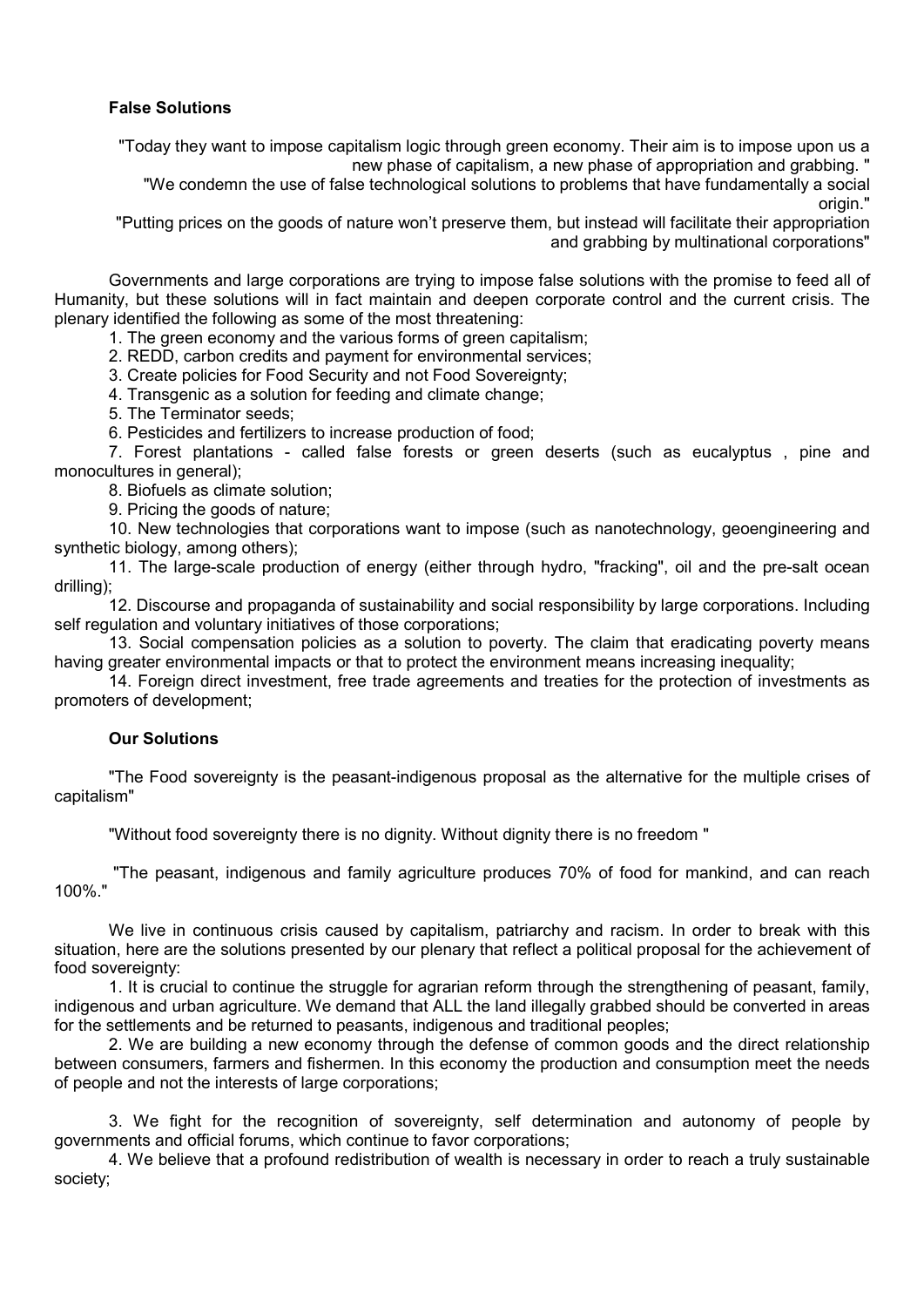5. Agroecology is our political project to transform the system of food production. It is important that we strengthen the alliances between the organizations of the city and countryside, in particular through the promotion of urban and peri-urban agriculture;

6. We believe it is of paramount importance the creation and strengthening cooperatives and production associations, establishing and structuring local systems of production and supply;

7. The restoration and valuing of traditional food culture based on natural products that are healthy is an imperative for building a sustainable society;

8. It is essential to create conditions for permanence and people's return to the field, especially for youth.

9. The right to immigration and migration should be universally ruled by the mantra: "Be welcome wherever you arrive!";

10. We strive to ensure that policies and laws protect, preserve and restore native and creole seeds. We also seek incentives to the traditional practices of exchange, selection and sales by small farmers, indigenous and traditional peoples.

11. We demand the creation of laws and policies that ensure the preservation, protection, homologation and registration of indigenous lands, Quilombolas and other traditional peoples. And the respect for their cultures should be encouraged by such policies and laws.

12. We strive for research, teaching and extension in universities to be committed to the needs of the people and not companies, and that all of its production is of public domain;

13. We require that ALL public procurement of food is made from agroecological sources and that ALL subsidies for chemical fertilizers and pesticides is removed;

14. The governmental mechanisms for the purchase and distribution of seeds MUST respect the traditional forms of local organization of the family farmer, peasant, indigenous and traditional peoples. They should also stimulate the formation of seed stocks, through houses of seeds;

15. We demand the recognition and the safeguard of the rights of workers in rural areas and reject the violence that is exercised over them.

16. We fight for the end of violence and discrimination against women. Their work must be recognized and valued equitably and fair remuneration should be practiced:

17. We work for countries and the United Nations to enact a convention for protecting the rights of Mother Earth as proposed at the peoples conference of Cochabamba;

18. We demand that FAO and governments at all levels to support agroecological production systems;

19. We demand that all countries ratify the additional protocol of Nagoya-Kuala Lumpur to the Cartagena Protocol that states companies that produce GMOs should be held accountable for their criminal and financial impact on health and environment;

20. We call the United Nations to establish mechanisms for evaluation and to conduct a evaluation process of the risks of new technologies such as nanotechnology, synthetic biology and geoengineering. And DEMAND that untill its conclusion a moratorium is declare on them. Civil society must not fully rely on the UN and MUST conduct a parallel independent research on the consequences of these technologies;

21. We demand a total ban of GM and condemnation of Terminator seeds in particular, in this path we DEMAND a moratorium on the release of corn and soybeans resistant to the pesticide 2,4-D;

22. We fight for the creation of GMO-free areas, especially in places of origin of crops until we can secure a planet free of GMOs;

23. Regarding Brazil we specifically call for a moratorium on transgenic rice and beans, the ban on GM maize MON810 and the democratization of CTNBio (National Technical Commission on Biosafety), through the balance of its composition, the live broadcast of its sessions and the inclusion of social and environmental impacts in their risk assessments;

24. We reject the free trade agreements and treaties on investment protection;

25. Futures markets on food should be banned as well as all forms of financial speculation on food goods;

26. We demand the banning of agrofuels; denounce and reject the support that governments have given to them;

27. We fight for the eradication of child and youth and all other forms of degrading and slave labor;

Governments and corporations work in same tune for the appropriation of common goods, life and our rights. We call upon people to unite and rise in the struggle for a new society based and the construction of popular and food sovereignty!

"Food sovereignty is not possible under capitalism"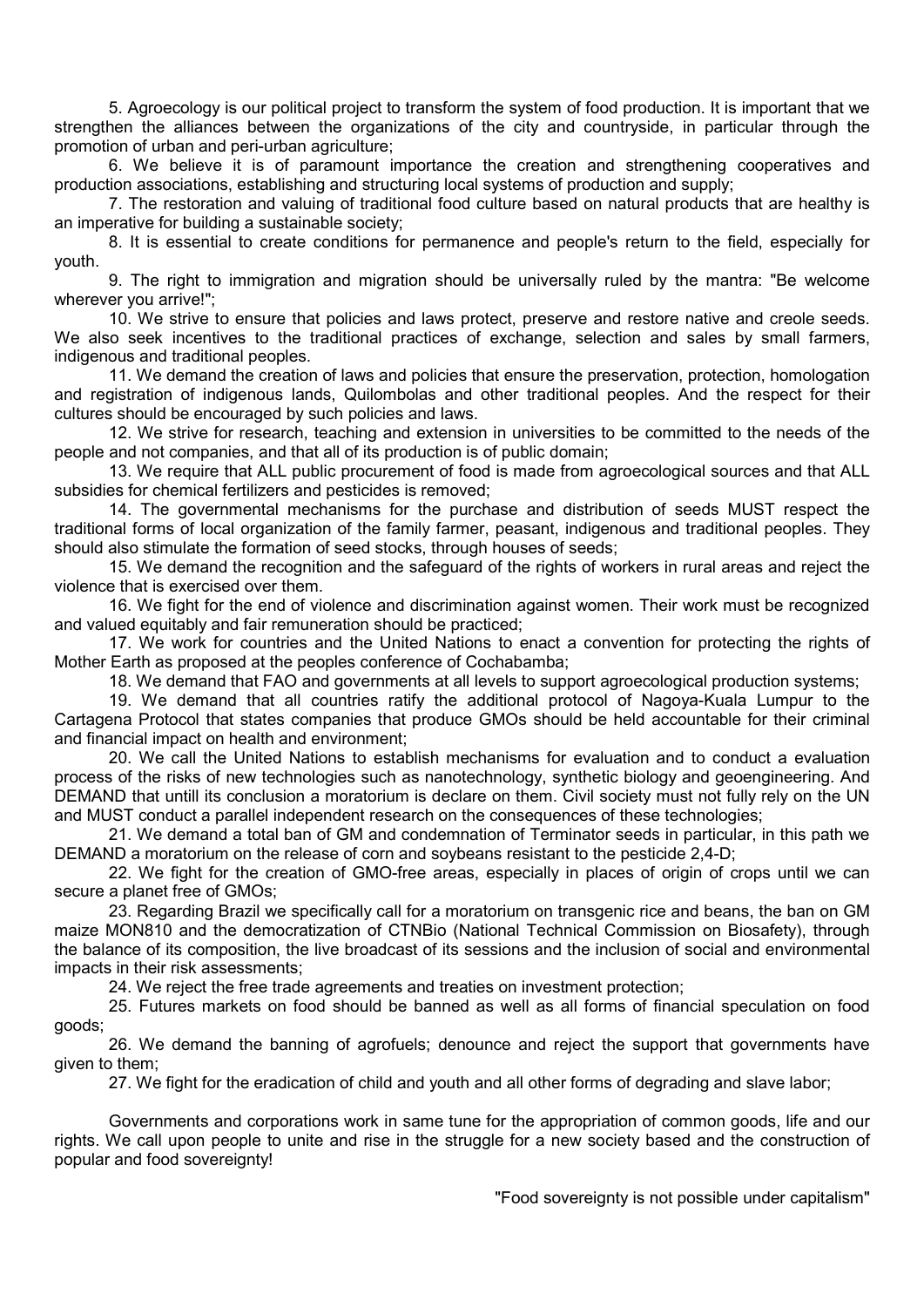# **Agenda**

The multiple struggles that we carry out all point towards a new society. For this we call all movements to achieve convergence in our diversity. In our path we need to build a common global agenda from our local struggles. Some of these overarching struggles were shared in our session, as well as new struggles and campaigns were proposed:

1. Campaigns for the production and consumption of healthy foods as "Alimentos Sanos e Pueblos Soberanos" of Paraguay;

2. The campaign for the Law of Solidarity Economy in Brazil;

3. Campaigns against pesticides as "The permanent campaign against pesticide use and for life" in Latin America and the Caribbean;

4. Campaign "For a Latin America Free of Transgenic";

5. Alianza latinoamericana por la soberania alimentaria;

6. Campaigns for native seeds, native as the "World Seed Campaign" and the network "Seed Freedom";

7. Campaign for "Restituición de tierras a indígenas y campesinos" in Paraguay;

8. Support for Science Citizenship Network;

9. Campaigns for the preservation and non-appropriation of natural resources as the "21st Century Compass Project and planetary boundaries";

10. Campaigns for land reform as the "Global Campaign For Land and Agrarian Reform and Integral against Illegal Global Land";

11. Campaigns to ban geoengineering as "The Global Campaign to Ban geoengineering";

12. Campaigns to combat violence against women as "The Campaign Against Violence against Women in the Field";

13. Campaigns against dams and large enterprises:

14. Unified campaign for the end of the terminator technology as "Terminate Terminator";

15. The continuation of this summit of the peoples;

16. Fight for GLOBAL ban on MON810 maize from Monsanto;

17. Support civil society initiatives for monitoring CTNBio in Brazil.

18. Campaigns against the criminalization of social movements;

19. Campaigns against the free trade agreements and multilateral Financial Institutions;

And now we have a motion that was presented in our session:

20. MOTION by the National Agroecology in Brazil presented by the ANA (Association of Agro-ecology - attached);

21. We urge ALL to a global campaign against green economy! Unify the struggle for food sovereignty!

No to the green economy! Hail to food sovereignty!

# **2.4 Plenary 4 – Energy and Extractive Industries**

Rio de Janeiro, 17 and 18 June 2012, People's Summit

# **STRUCTURAL CAUSES OF THE CRISIS**

1. The main cause of our problems is the capitalist system that attempts to overcome its crisis through the intensification of the energy-extractivist model that perpetuates the role of producers of raw materials from countries on the periphery, inevitably worsening precarious employment, violating Human Rights, and infringing on the lives of indigenous peoples, peasants and workers. Each day the people lose more control over our land, water, energy, forests, mangroves, coasts, biodiversity, territory and culture. Capitalism runs counter to the life forms of all the communities of the world.

> "Manter a floresta que moramos não é apenas para nós, mas para a humanidade de toda". (Preserving the jungle in which we live is not only for us but for all of humanity)

Brazilian indigenous person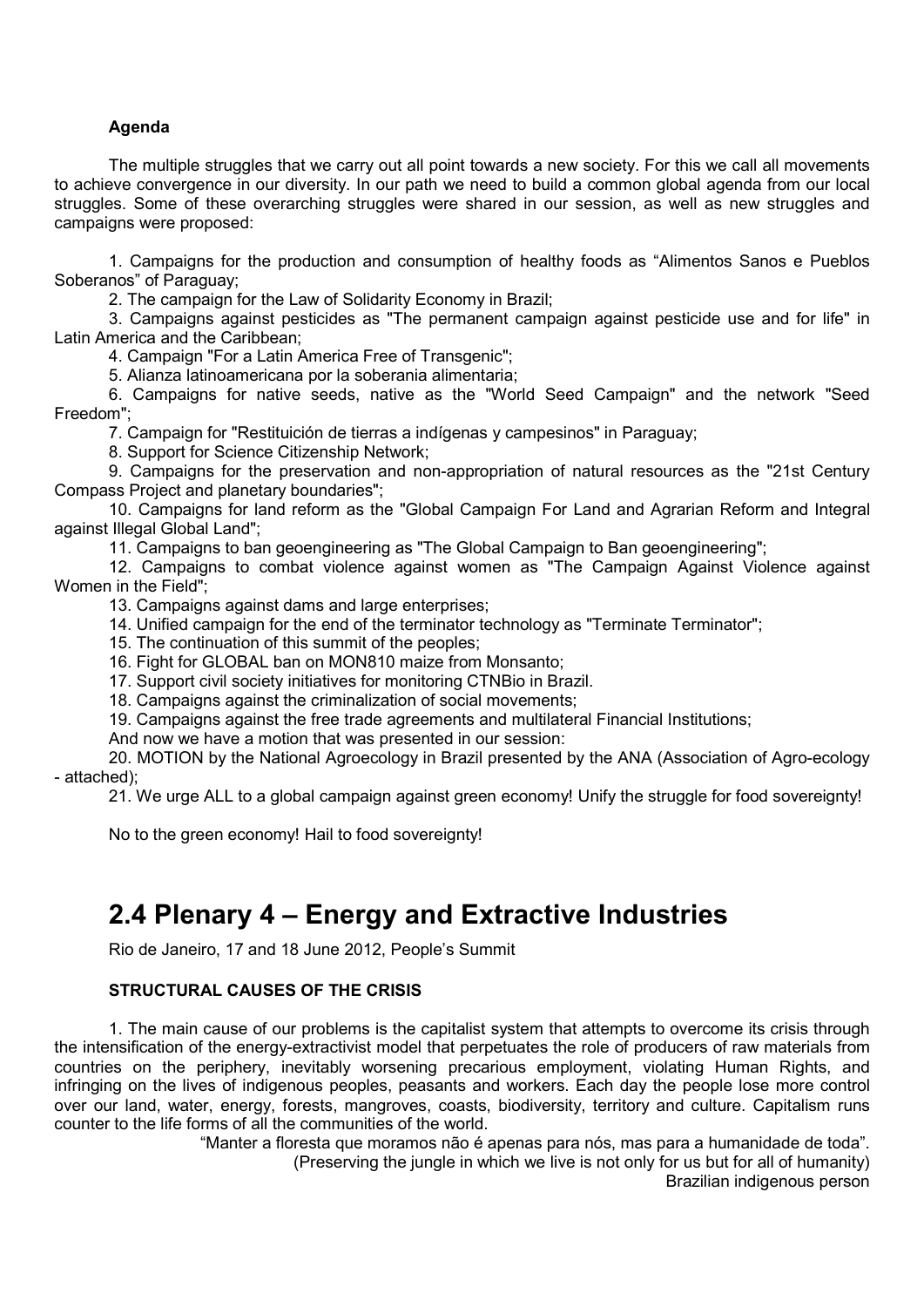2. As a means of overcoming the crisis governments and corporations try to impose the green economy in which they give free rein to the commodification of all common goods. We identify as false solutions mega mining, hydroelectric dams, the intensification of the aggressive and unconventional extraction of fossil fuels, gas shale "fracking", tar sands, deep sea oil, the privatization of water, land and energy, incineration and landfill, mono-cropping and pesticides, nuclear energy, and energy that appears to be green.

The solution cannot be sought through technological changes, it requires a paradigm shift.

"The system has to change, not offers solutions for the crisis." Uruguayan compañera

3.- Corporations, financial institutions, UN agencies, and governments have promoted and guaranteed false solutions. They have created these conditions by modifying and establishing laws and free trade agreements.

4.- Reforms and institutional changes have legalized the repression and criminalization of social protest, increasing the aggression toward people´s movements, and indigenous and traditions peoples who struggle for their rights, territory and in defense of Mother Earth.

"We want a new future, for us, for new generations and for the earth itself" Canadian compañero

5. National States demonstrate their weakness in defense of common goods and social programs, while they simultaneously become active promoters of the privatization and transnationalization of public goods.

6. The capitalist crisis has led us to a crisis of civilization that also manifests itself in environmental terms as a result of industrial overproduction, consumerism and the wasting of energy that does not allow the natural regenerative cycles of the earth to function. This model increases injustice and social inequality.

# **OUR SOLUTIONS: FROM THE PEOPLE**

1.- We, women and men participating in this plenary, affirm that: all common goods are the right of the people; that our main decision and will is to struggle against the false solutions repeatedly imposed by the capitalist system; and that we are not available to be use in the solution of the capitalist crisis.

2.- We, the people, want to define for what and for whom common goods are used and assume popular and democratic control of the production and consumption of natural goods and energy. We want to move toward a new energy model based on renewable, decentralized and small scale energy, always considering the impacts on communities and territories, establishing public control and social conciousness in the production of energy and the community property of its production. We demand an immediate end to nuclear energy. We demand a moratorium on: big mining and the construction of dams, the expansion of fossil fuels, and industrial scale biofuels.

3.-We propose socially appropriate technology managed by and from communities centered on the human being and the care of mother earth. The central problem is not technology but the model; therefore, we reject technological developments like geo-engineering, GMOs and synthetic biology.

4.- We call for the democratization of access to energy resources and their public control based on an energy project originating with the people.

"We cannot confuse the public with the state; the state can be equally predatory." Colombian compañera

5. The mega extractivist and energy projects are the main causes of the climate crisis and therefore must be eradicated.

6. There exists a historic environmental debt affecting primarily the people of the south that must be assumed by the highly industrialized countries that have caused the actual state of the planet.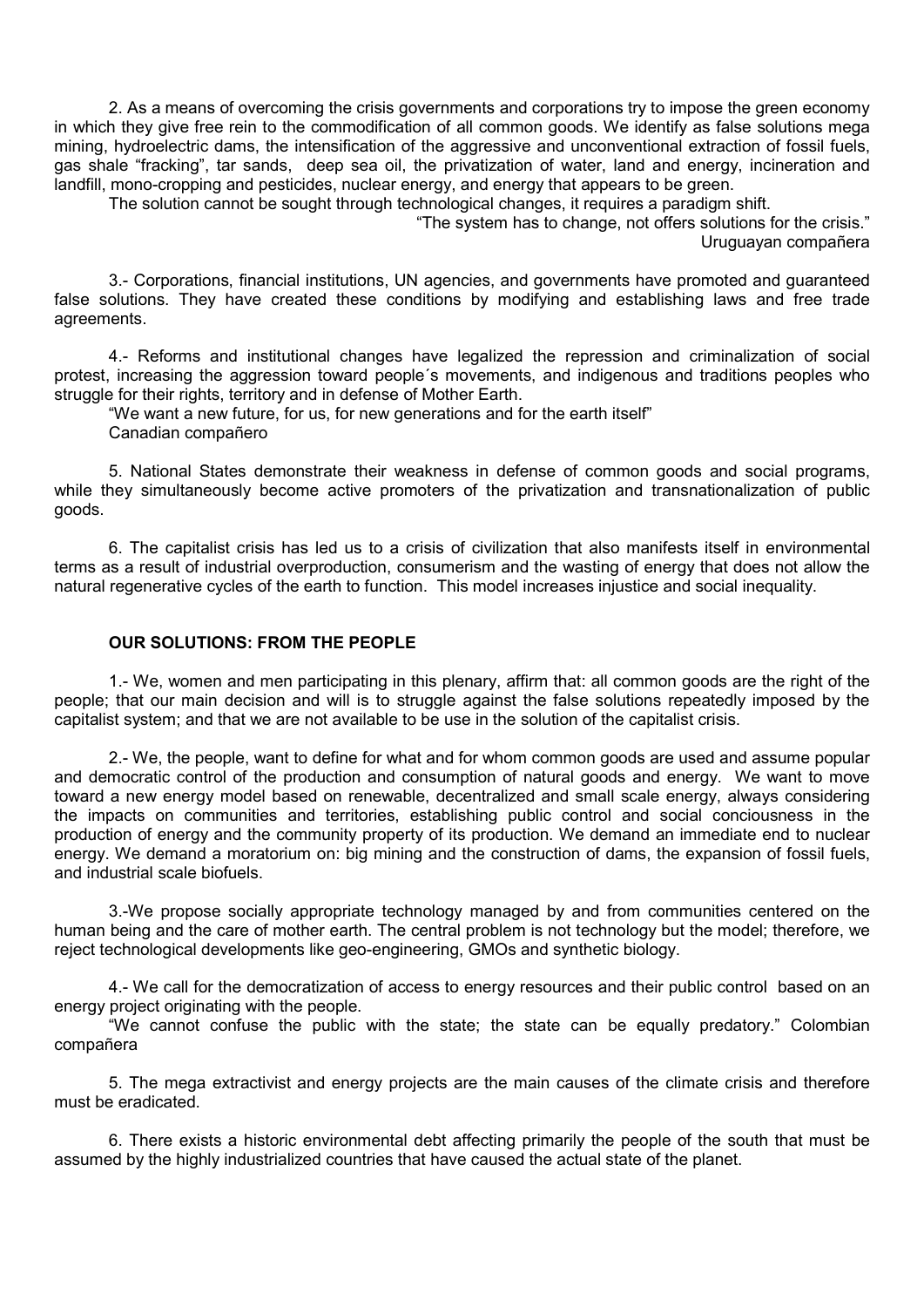7.- We need to build a strategic global alliance of the people who struggle against the capitalist system that offers no solutions to the serious problems we confront and that were created by the same system. We represent men and women affected by the energy-extractivism model; workers, peasants, fishermen, indigenous people, African descendents, women, youth and multiple popular sectors.

"When legal means do not work, it will be through mobilization that land will be recovered." Guatemalan compañera

8. It is imperative to discuss a new model of consumption defined by the people and centered on their needs, not on the greed of busines community and the ruling elites. We, the workers, indigenous communities, women, youth, traditional people and African descendents, who should adopt these decisions.

9. Popular consultation and decision making mechanisms must be established for every energy extractivist project.

10. Strengthening social convergences is the key, as are the creation of spaces for common action in the construction of an energy matrix and the management of common goods centered on life. There are experiences in this regard, like the social platform of workers and peasants in Brazil.

"There is no time for fear, the only struggle we are sure to lose is that which does not begin or that which is not confronted." "Our future is full of victories." compañero from El Salvador

# **AGENDA AND FUTURE MOBILIZATIONS**

### **1) Coordination, mobilizations and campaigns**

We, men and women the participants of plenary 4 consider the expansion of convergence between popular movements in all regions of the world a strategy for confronting and halting the green economy project. This great alliance must be based on people´s solidarity. To move in this direction we present you with the campaigns debated in our plenary:

- Global campaign against mega mining and mega energy projects from an anti-capitalist, antineoliberal perspective and against the commodification of common goods.

- Campaign to eliminate the foreign debt and for recognition of the climate debt with southern countries.

- Campaign "Stop the abuses of transnational corporations" against European transnationals in Latin America.

- Global campaign of mobilization in defense of energy as a public good under the people´s control and from the perspective of the sovereignty of the people.

- Campaign to denounce the companies, transnational and nationals, responsible for the degradation of the environment and the violation of community rights.

The voices from the extractivist and energy plenary also call on us to:

- recognize and protect the Rights of Nature as a means of achieving good living for all. To call on governments and people of the world to adopt and implement the Universal Declaration of the Rights of Mother Earth, formulated in the historic 2010 meeting in Cochabamba.

- dissiminate the agreements reached in this Peoples´ Summit among all of our movements and regions.

- intensify the struggle against the green economy to avoid being surprised with false solutions, as occurred with sustainable development 20 years ago. To have social movements and organizations, from an anti-capitalist position, include in their political training the demystification and falsity of the green economy.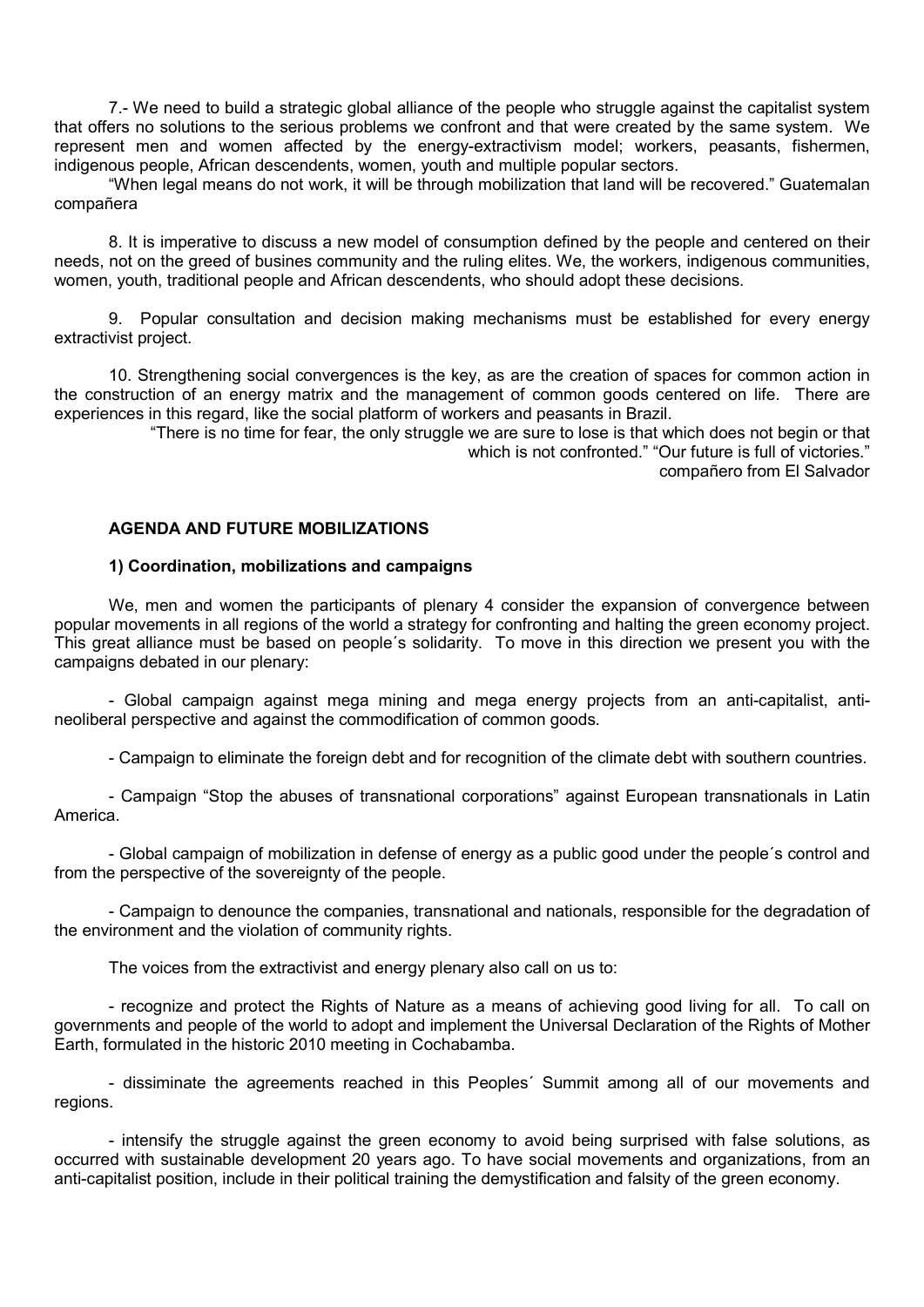- demand the implementation of already existing formal participation mechanisms in international and national treaties, such as prior consultation, plebiscite, referendum, and the ombudsman.

- initiate a campaign to denounce the Canadian State and its extractive companies for their economic, social, and legal responsibility regarding the social and environmental damage caused mainly in Latin America and Africa.

- for unions, workers´ organizations, peasants, indigenous peoples, and women to promote and impulse the creation of jobs based on the new socio-environmental paradigm.

## **2) Agenda**

- 22 July: Carry out simultaneous actions and activities on the International Day of Action against open pit mining.

- 16 October: International Food Sovereignty Day. An event will be held in Argentina and the active participation of all is welcome.

- January 2013 in the Summit of the European Union, Latin American and the Caribbean (EU-LAC Summit) we intend to bring together experiences of struggle among European and Latin American movements and social organizations in Santiago, Chile.

- 14 March: International Day of Action Against Dams and for Rivers, Water and Life. People are being called upon to carry out action for the construction of an energy model without more dams.

- UNASUR Summit in Lima to continue strengthening our convergences, date to be determined.

- We propose convening a People´s National Mining Conference in Brazil, dates to be determined.

# **2.5 Plenary 5 – Work: For Another Economy and New Paradigms for Society**

# **Structural causes**

In the Plenary on "Work: For Another Economy and New Paradigms for Society", in which more than 400 people representing 35 countries from around the world participated, women and men characterized the period of multiple crises we are currently going through. We, organizations, movements and social activists, are gathered here in this plenary to construct new thoughts for humanity and unity in action, based on the historical experience and knowledge we have accumulated in the generation of alternatives for a new society.

The patriarchal, racist and homophobic capitalist system, based on extractivism, the plundering of the environment and the over-exploitation of human beings, is going through a profound crisis of civilization: it is structural, political, economic, social, cultural and environmental.

Capitalism is seeking to rebuild itself by entering a more acute phase of commodification and financialization of the commons, of nature and its natural cycles through the lies of the green economy.

Transnational Corporations have taken over our lives and our planet by creating a blanket of impunity through the dismantling and systematic violation of laws and the signing of international trade and investment agreements, which award investors and capital more rights than citizens.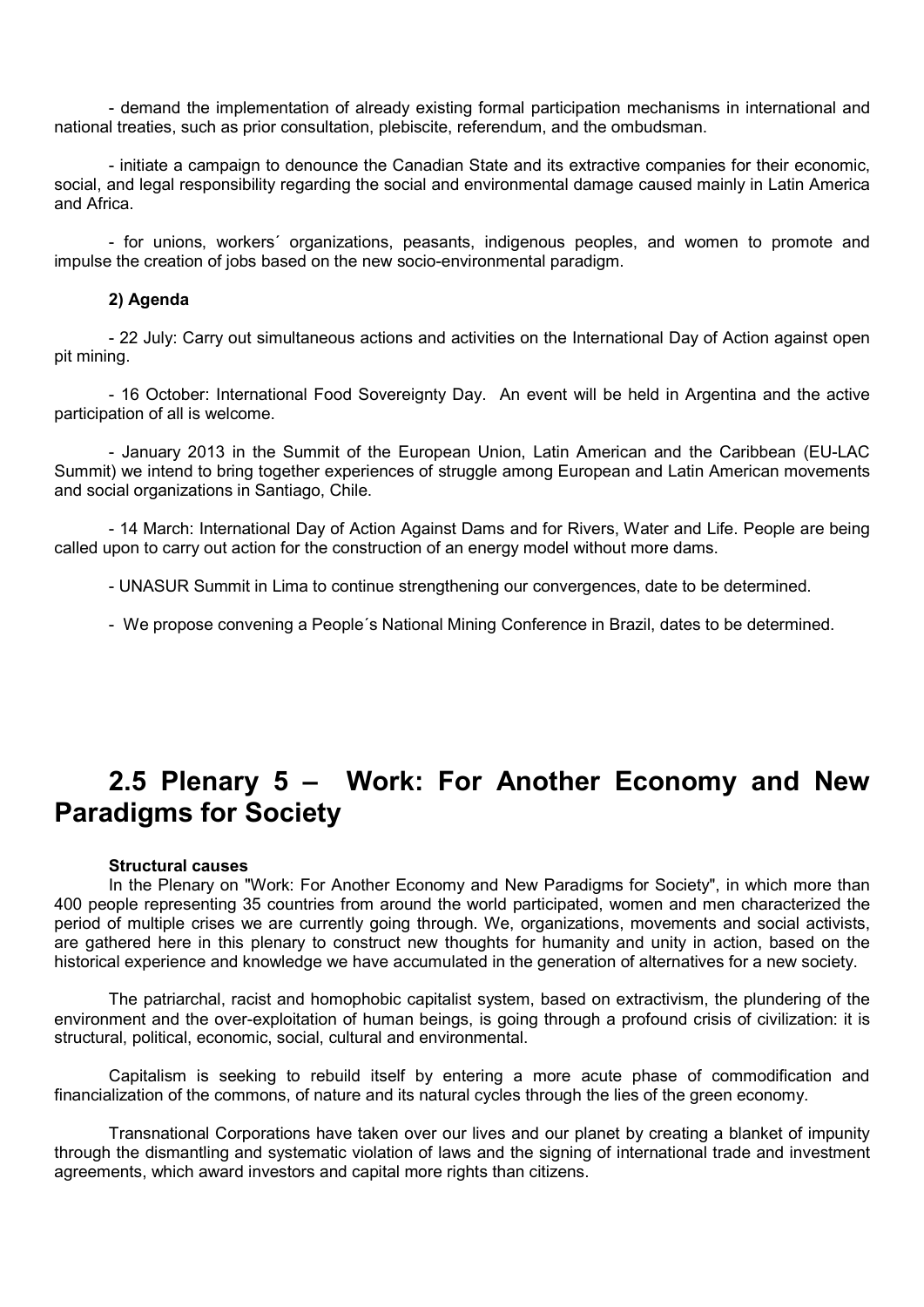Some governments promote militarization strategies, dedicating a significant part of their national budgets to military expenses instead of allocating them to social security and essential services. This results in the criminalization, intimidation and assassination of social activists and fighters.

As such, peoples' rights have been continuously violated, the Earth and its resources destroyed, pillaged and contaminated, and resistance criminalized, while corporations continue committing economic and ecological crimes with total impunity.

The governance and policies of the multilateral institutions (IMF, WB, and the WTO) have long served corporate interests, while the States, the institutions of the UN, among others, have been increasingly captured by TNCs. The official Rio+20 process and the G20 are scenarios where this new strategy is being designed and presented as a false solution to the crisis.

As a result, we are witnessing the destruction of the State and the loss of social, democratic and community control over natural resources and strategic services, which continue to be privatized, thereby converting rights into merchandise and limiting access to the goods and services needed for survival.

This model generates job precarity and slave and child labour and strongly attacks workers who suffer accidents, deaths and from job-related illnesses. The right to organise and trade union freedoms are also attacked, which weakens collective bargaining and labour rights that have been won, such as health at the workplace, collective agreements and social protections, which must be understood as a human right.

Landgrabbing for agrobusiness and extractivism hinders land reform, attacks family and peasant farming, which guarantee food sovereignty. It leads to the economic exclusion and the expulsion of peasant farmers, indigenous peoples, workers, women, youth and black people from their territories. It stops them from enjoying a full life, forces them to migrate in precarious conditions and ignores migrants' human rights.

This model ignores a broader understanding of work, which includes self-management and the logic of care, as well as the proposals incorporated in solidarity economy, the feminist economy and peasant farming economy, among others. This system is characterized by the sexual division of labour, where men are associated with productive and public activities, and women with reproductive activities and that which is private. Patriarchy is expressed through the State, the transnational corporations, dothe failure to recognize domestic work as work, the hetero-normative model, sexist violence and the commodification of the body and lives of women.

Neoliberalism has allowed for the constitution of speculative markets that are free from regulation, generate high profits, and do not have to produce goods, services or decent jobs. Furthermore, it creates contradictions within the intrinsic link between social progress, environmental protection and decent work.

This system has gone beyond the limits of nature. Climate change and its consequences are a reality that governments are responding to with market solutions, even though they require urgent responses to significantly change the productive, reproductive and consumption model and replace it with an economy at the service of the peoples and a sustainability paradigm based on the dynamic and harmonious relationship between humanity and nature and between men and women.

### **Our solutions**

We, organisations, movements and social activists, are gathered here in this plenary to build new ideas for humanity, based on the historical experience and knowledge we have accumulated in the generation of alternatives for a new society.

To move ahead with our alternatives, we must stop thinking from the business perspective, overcome the false dichotomy between production and reproduction and propose new social relations based on harmony between people, with nature and solidarity between peoples.

Our alternatives and proposals are based on equality and contemplate equality between women and men, the right of women to a life without violence and autonomy over our bodies and sexuality. Our alternatives are also based on a feminist economy, the de-commodification of our lives and our bodies, the separation of sexuality from motherhood and overcoming the sexual division of labour. For this, we propose real changes thatredefine and broaden the concept of work, recognize women's work and the responsibility of men and the State in providing care.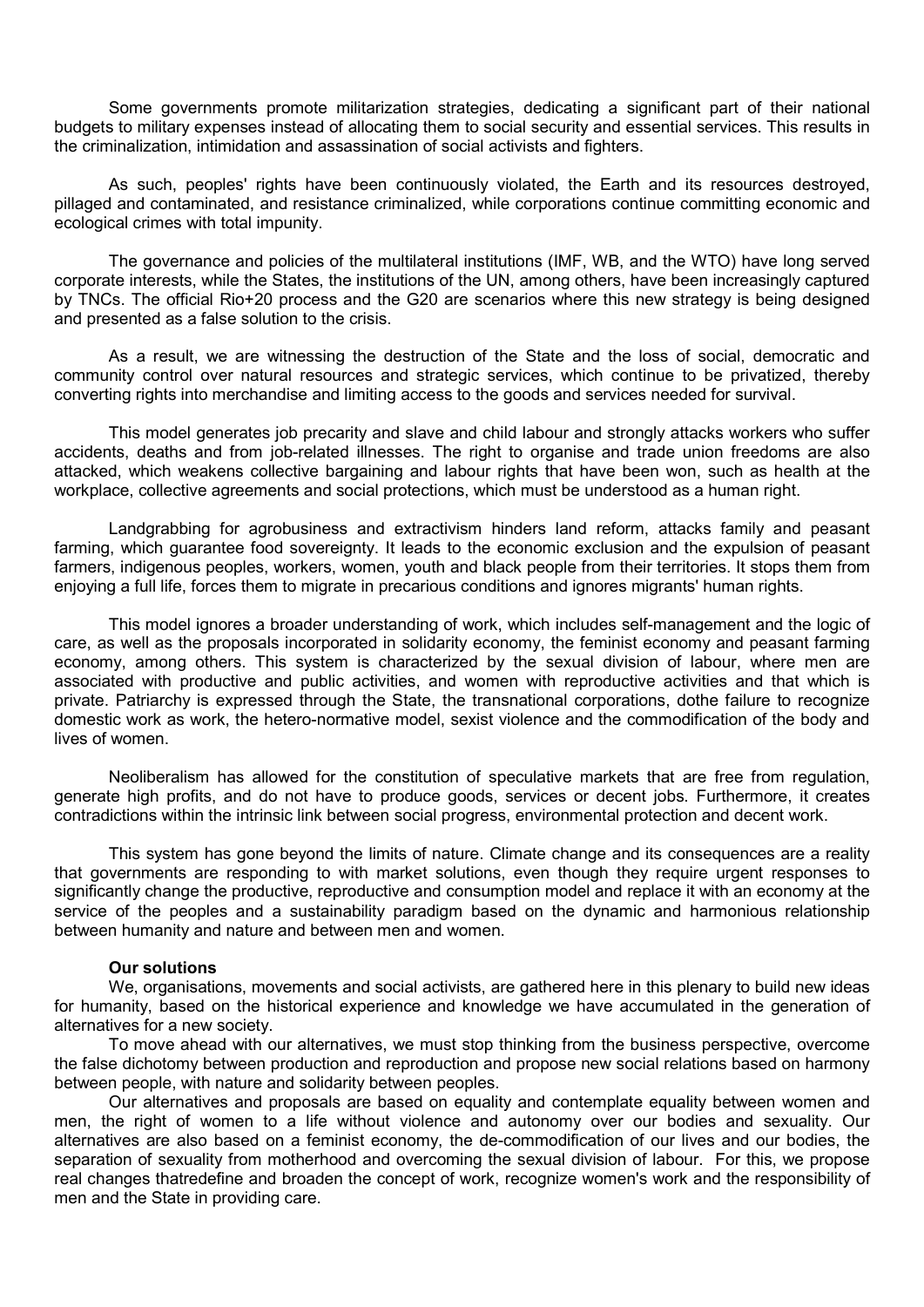To confront the model of consumption that forces us to buy more to live better, we propose the 'Good Life', which gives renewed value to traditional knowledge and recognizes the rights of Mother Earth.

The defence of the commons is a response to the commodification of nature and the exploitation of our resources. The production of peasant farms and agroecology for local, regional and national consumption, which guarantees food sovereignty, as well as seed production, taking care of the land, and local and traditional knowledge are true alternatives for the food, climate and economic crisis. We strongly demand land reform to counter the concentration of land and wealth.

True democracy requires changes to the political system and power relations and the building of horizontal democracy and pluri-national States. The States and global governance institutions, like the UN, must make social and environmental justice a priority, respond to the interests of the people and act as garantors for the fulfillment of their rights.

We propose that multilateral institutions like the WB, IMF, IADB and the WTO be submitted to an international regime of social control and an audit of the public external and internal debt. They must be held responsible for the social, ecological, economic and financial debt and there must be reparation for the crimes and violations of the peoples' rights.

Alternatives must be built with and on these foundations, based on communities' proposals and initiatives and self-organized work and overcoming the division between the means of production and work. The solidarity economy must be recognized by the States and society as a concrete proposal, which constitutes a way to move towards another rationale based on all forms of caring for life and that seeks equality and ecological and cultural sustainability.

We propose to dismantle the power of transnational corporations and put an end to the impunity with which they commit economic and ecological crimes. We demand that they be held responsible for the crimes and justice for the peoples, through the creation of a binding international system. Thus, putting an end to the corporate capture of the UN and the States through concrete actions is a priority.

Going beyond the current model implies a just transition, freedom to organise and the right to collective bargaining. This is the only way that women and youth will be guaranteed equal opportunities and treatment. Furthermore, we demand that governments promote public policies that support the transformation of economic activity and develop new sources of decent work. This means ensuring workers' dignity, freedom to organise and equal opportunities and treatment.

We demand that all governments in the world recognize the human right to social protection, in accordance with ILO Convention 102 on Social Security and ILO Recommendation 202 on national floors of social protection, and provide, facilitate and extend the coverage of social protection. To find a secure, stable and adequate source of financing, we propose the adoption of a Financial Transaction Tax at the global and regional level.

We demand the prohibition of slave labour and effective government action to put an end to it, the adoption of inclusive public policies and the recognition of the rights of forced migrants.

When faced with our alternatives, power reacts with force and repression through the military occupation of our territories, the criminalization of protests and intimidation of organisations and social movements and of their leaders and leaderships in order to silence the voices of the people who attempt to strengthen struggles and build solidarity.

The transition towards this other, necessary world requires that movements engage in the construction and consolidation of the process towards unity in action, coordination and common agendas.

### **Agenda for struggles**

UN

to the impunity of transnational corporations and the campaign to denounce the corporate capture of

Campaign for the law on solidarity economy in Brazil, solidarity economy day of action and national fairs.

Strengthen the movement for Climate Justice against false solutions and the commodification and financialization of nature and the defence of the commons. Recognize and defend the rights of nature.

Defend the rights of workers. World day in defence of decent work (October 7)

International Labour Day (May 1)

Struggle in defence of the right and universal access to public education.

Global day against mining, gas and petroleum (November 10)

Defence of the rights of women, the valuing of the work they do, including care giving, and for a feminist economy, through actions on the feminist calendar, especially March 8th, the international day of women's struggles.

Struggle for the full protection of the rights of domestic workers, including migrant women workers.